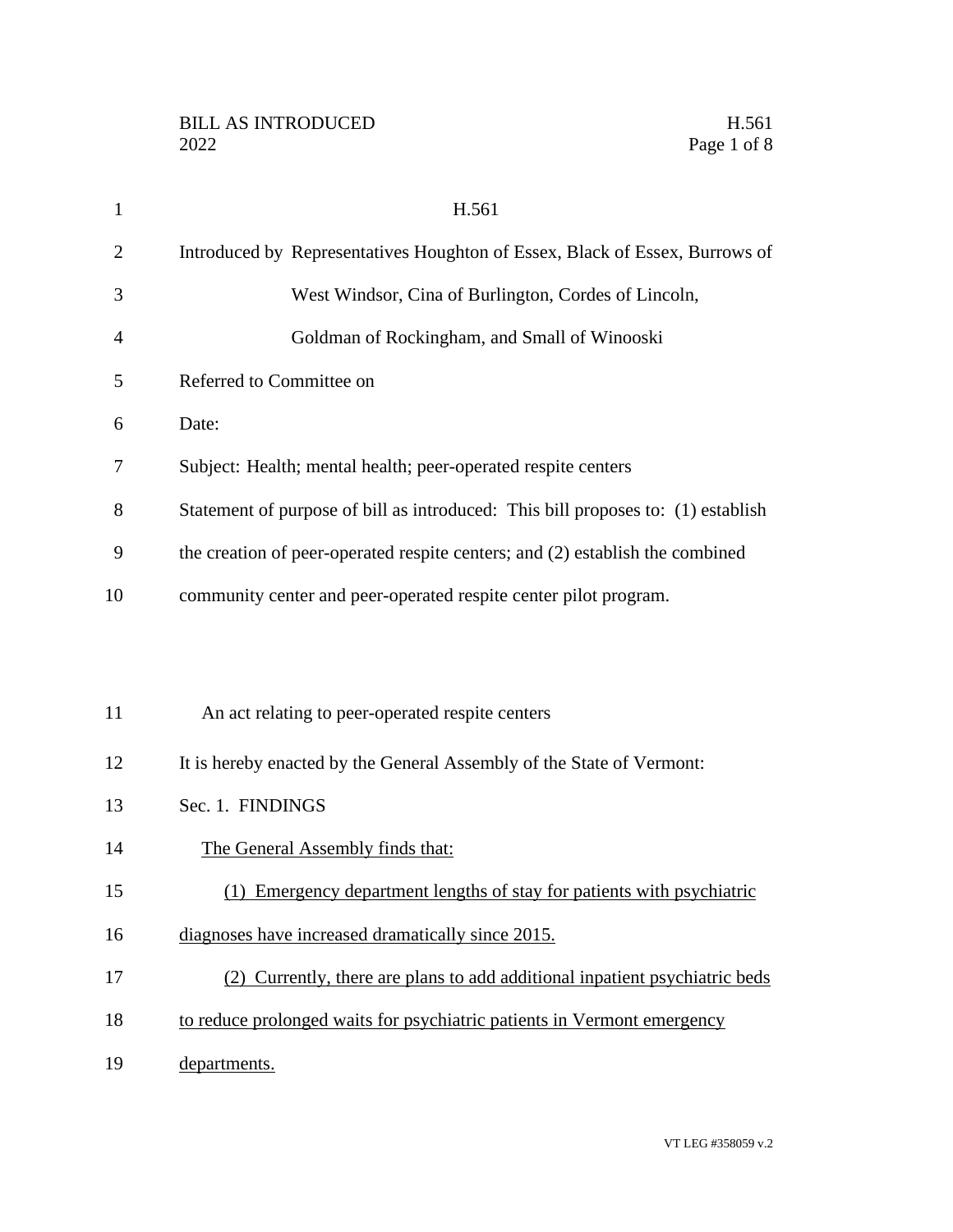| $\mathbf{1}$   | (3) However, a significant number of patients who visit a Vermont               |
|----------------|---------------------------------------------------------------------------------|
| $\mathbf{2}$   | emergency department for psychiatric diagnoses do not require inpatient         |
| 3              | admission. Therefore, even after new inpatient capacity is built, it remains    |
| $\overline{4}$ | imperative that Vermont explore alternative care settings, including enhanced   |
| 5              | community-based care settings for some of these patients.                       |
| 6              | (4) Peer-operated respite centers can serve as alternative care settings        |
| 7              | for patients with psychiatric diagnoses who do not require inpatient admission. |
| 8              | (5) Peer-operated respite centers can serve as a step-down alternative for      |
| 9              | individuals leaving the hospital who no longer need hospital care but are not   |
| 10             | yet ready to return home. Currently, many patients seeking mental health        |
| 11             | treatment are unable to leave the hospital because there are not suitable step- |
| 12             | down facilities available.                                                      |
| 13             | (6) In control group research studies, guests of peer-operated respite          |
| 14             | centers were 70 percent less likely to use inpatient or emergency services.     |
| 15             | Respite days were associated with significantly fewer inpatient or emergency    |
| 16             | service hours. Respite guests showed statistically significant improvements in  |
| 17             | healing, empowerment, and satisfaction. Average psychiatric hospital costs      |
| 18             | were \$1,075.00 for respite users compared to \$3,187.00 for nonusers. Respite  |
| 19             | guests also experienced greater improvements in self-esteem, self-rated mental  |
| 20             | health symptoms, and social activity functioning compared to individuals in     |
| 21             | inpatient facilities.                                                           |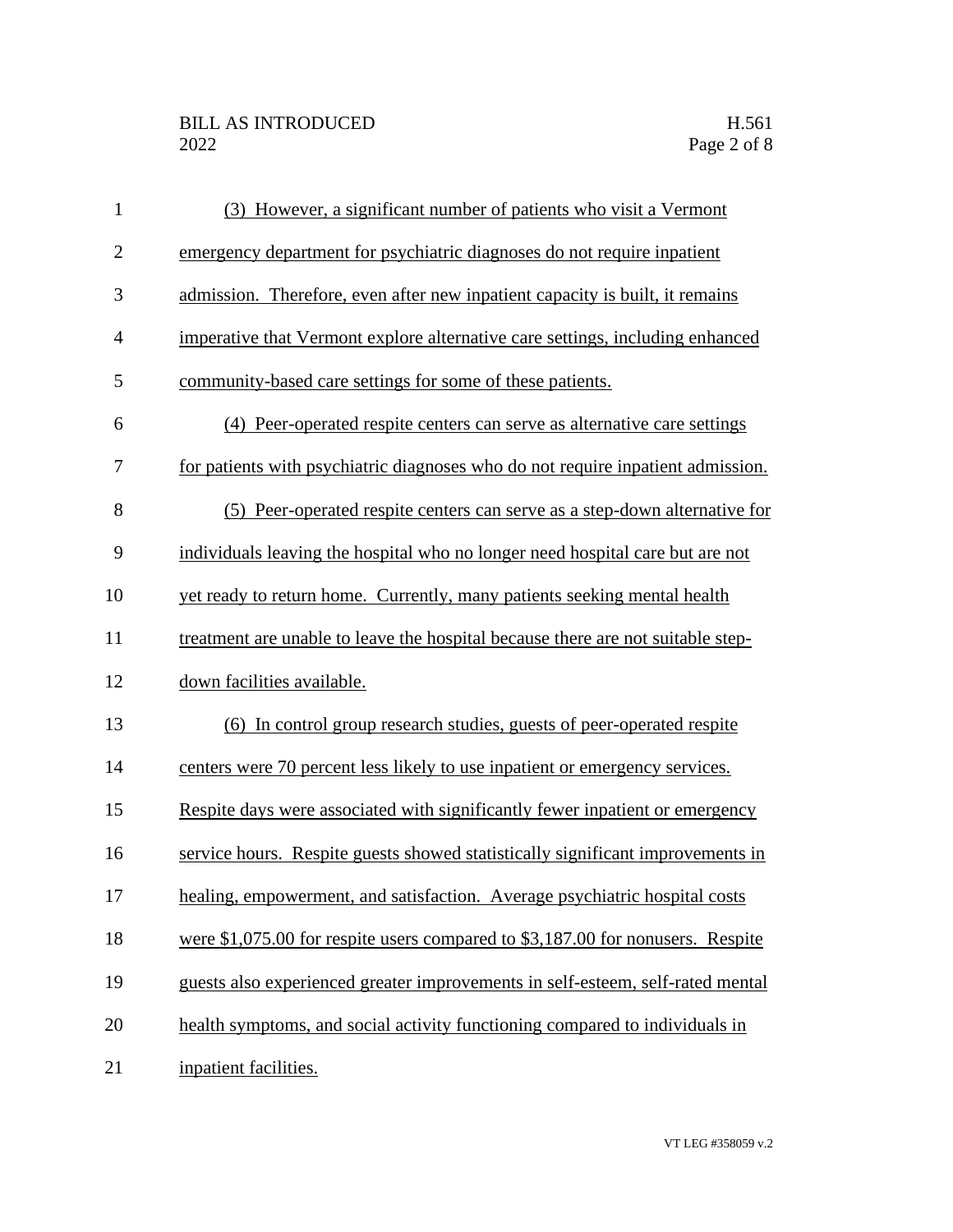| $\mathbf{1}$   | (7) Vermont currently has one two-bed peer-operated respite center               |
|----------------|----------------------------------------------------------------------------------|
| $\mathbf{2}$   | named Alyssum. Located in Rochester, Alyssum operated at 93 percent              |
| 3              | capacity in fiscal year 2018, had five-day wait times for a bed, and drew guests |
| $\overline{4}$ | from every Vermont county save Essex, Lamoille, and Grand Isle. In contrast,     |
| 5              | crisis respites run by designated agencies operated at 75 percent capacity in    |
| 6              | fiscal year 2018, below the Department of Mental Health's targeted 80 percent    |
| 7              | occupancy rate.                                                                  |
| 8              | (8) Peer-operated respite centers are also more cost-effective than              |
| 9              | alternatives. A peer-operated respite center bed in 2018 cost \$634.00 per       |
| 10             | night, whereas a designated crisis bed cost \$693.00 per night, a designated     |
| 11             | hospital bed cost \$1,425.00 per night, and a bed at the Vermont Psychiatric     |
| 12             | Care Hospital cost \$2,537.00 per night.                                         |
| 13             | (9) Many visitors to Vermont emergency departments seeking                       |
| 14             | psychiatric treatment report that they feel socially isolated and lack social    |
| 15             | connectedness. They also report that they sometimes seek out inpatient           |
| 16             | hospitalization to ease this social isolation. Clients of Vermont's community    |
| 17             | mental health agencies also report lower "improved social connectedness from     |
| 18             | services" and lower "improved functioning from services" than their U.S.         |
| 19             | counterparts.                                                                    |
| 20             | (10) Use of peer-operated respite centers results in lowered rates of            |
| 21             | Medicaid-funded hospitalizations and health expenditures for participants.       |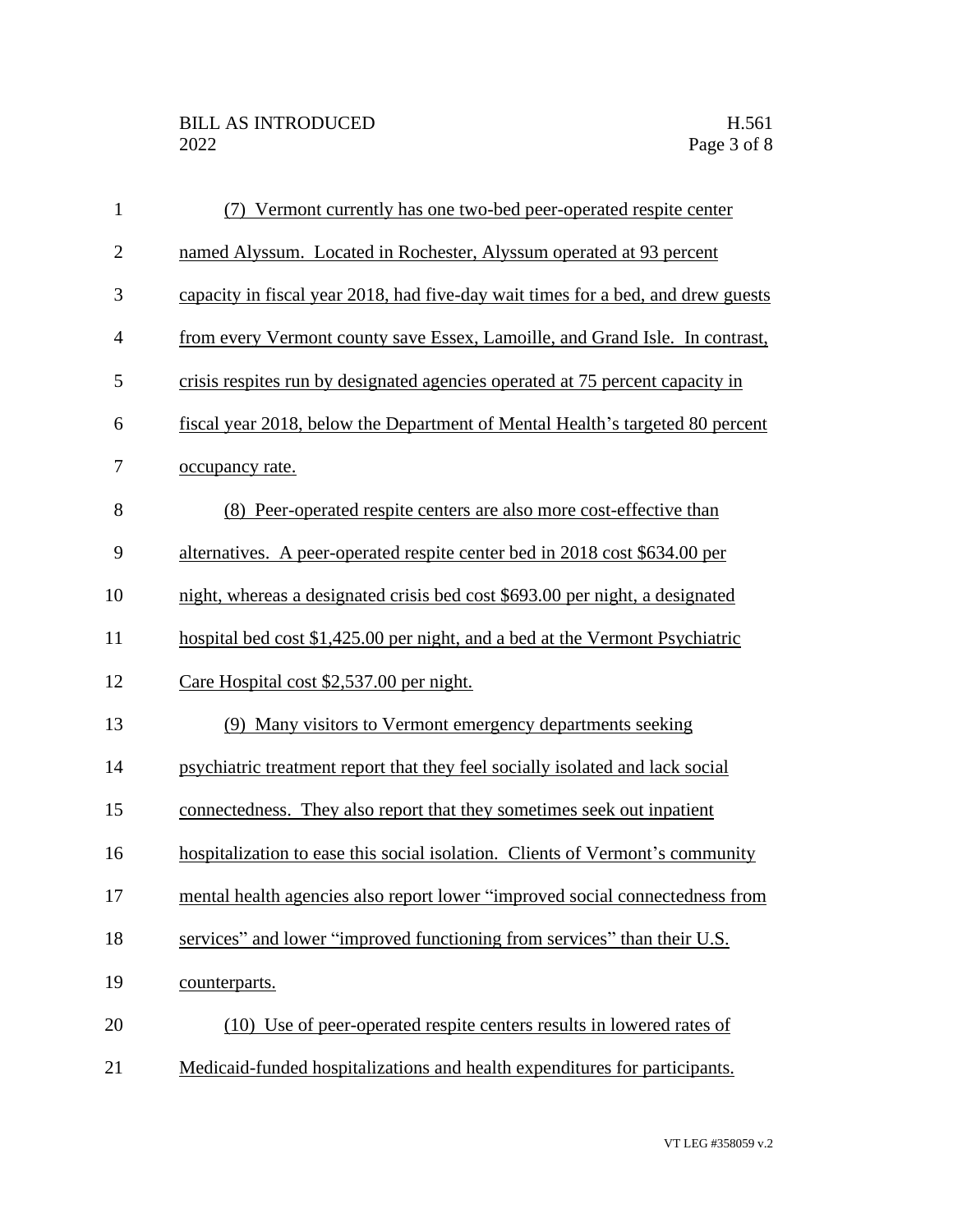| $\mathbf{1}$   | (11) There are currently two peer-run community centers in Vermont:         |
|----------------|-----------------------------------------------------------------------------|
| $\overline{2}$ | Another Way, located in Montpelier, and Pathways Community Center,          |
| 3              | located in Burlington. In fiscal year 2018, Another Way had 8,481 visitors  |
| $\overline{4}$ | (616 unique visitors) and Pathways Community Center had 3,616 visitors.     |
| 5              | (12) There is some anecdotal information that pairing two-bed peer-         |
| 6              | operated respite centers with community centers results in a reduction in   |
| 7              | psychiatric emergency department visits, prolonged emergency department     |
| 8              | wait times for patients seeking mental health treatment, and inpatient      |
| 9              | admissions.                                                                 |
| 10             | Sec. 2. 18 V.S.A. chapter 194 is added to read:                             |
| 11             | CHAPTER 194. PEER-OPERATED RESPITE CENTERS                                  |
| 12             | § 8251. LEGISLATIVE INTENT                                                  |
| 13             | It is the intent of the General Assembly that peer-operated respite centers |
| 14             | established pursuant to this chapter achieve:                               |
| 15             | (1) a reduction in wait times at emergency departments for patients         |
| 16             | seeking mental health care;                                                 |
| 17             | (2) an increase in community-based, recovery-oriented, and                  |
| 18             | geographically diverse mental health resources;                             |
| 19             | (3) an increase in employment opportunities for individuals who have        |
|                |                                                                             |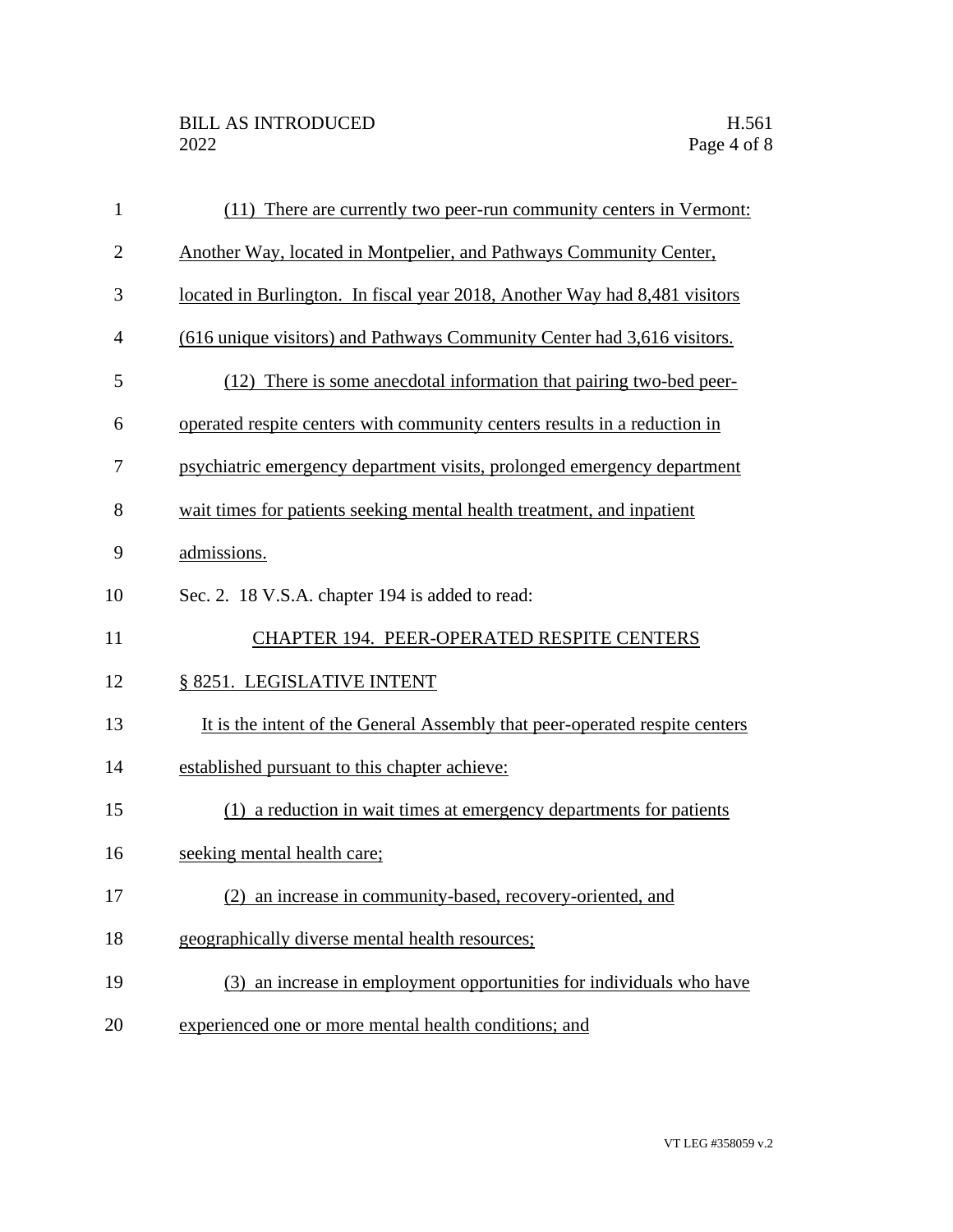| $\mathbf{1}$   | (4) better outcomes for Vermonters experiencing mental health                    |
|----------------|----------------------------------------------------------------------------------|
| $\overline{2}$ | conditions.                                                                      |
| 3              | § 8252. DEFINITIONS                                                              |
| $\overline{4}$ | As used in this chapter:                                                         |
| 5              | (1) "Department" means the Department of Mental Health.                          |
| 6              | (2) "Peer" has the same meaning as in section 7101 of this title.                |
| 7              | (3) "Peer-operated respite center" means a voluntary, short-term,                |
| 8              | overnight program that provides community-based, trauma-informed, and            |
| 9              | person-centered crisis support and prevention 24 hours a day in a homelike       |
| 10             | environment to individuals with mental conditions who are experiencing acute     |
| 11             | distress, anxiety, or emotional pain that if left unaddressed may lead to the    |
| 12             | need for inpatient hospital services.                                            |
| 13             | (4) "Peer-run organization" means an entity organized and operated on a          |
| 14             | nonprofit basis that is controlled and operated by individuals with lived        |
| 15             | experience of one or more mental health conditions and provides support and      |
| 16             | advocacy for individuals currently experiencing a mental health condition.       |
| 17             | § 8253. PEER-OPERATED RESPITE CENTERS                                            |
| 18             | (a) Annually, the Department shall distribute funds to one or more peer-run      |
| 19             | organizations in each of the following cities and regions to ensure that a peer- |
| 20             | operated respite center is established and maintained in each location:          |
| 21             | (1) Bennington;                                                                  |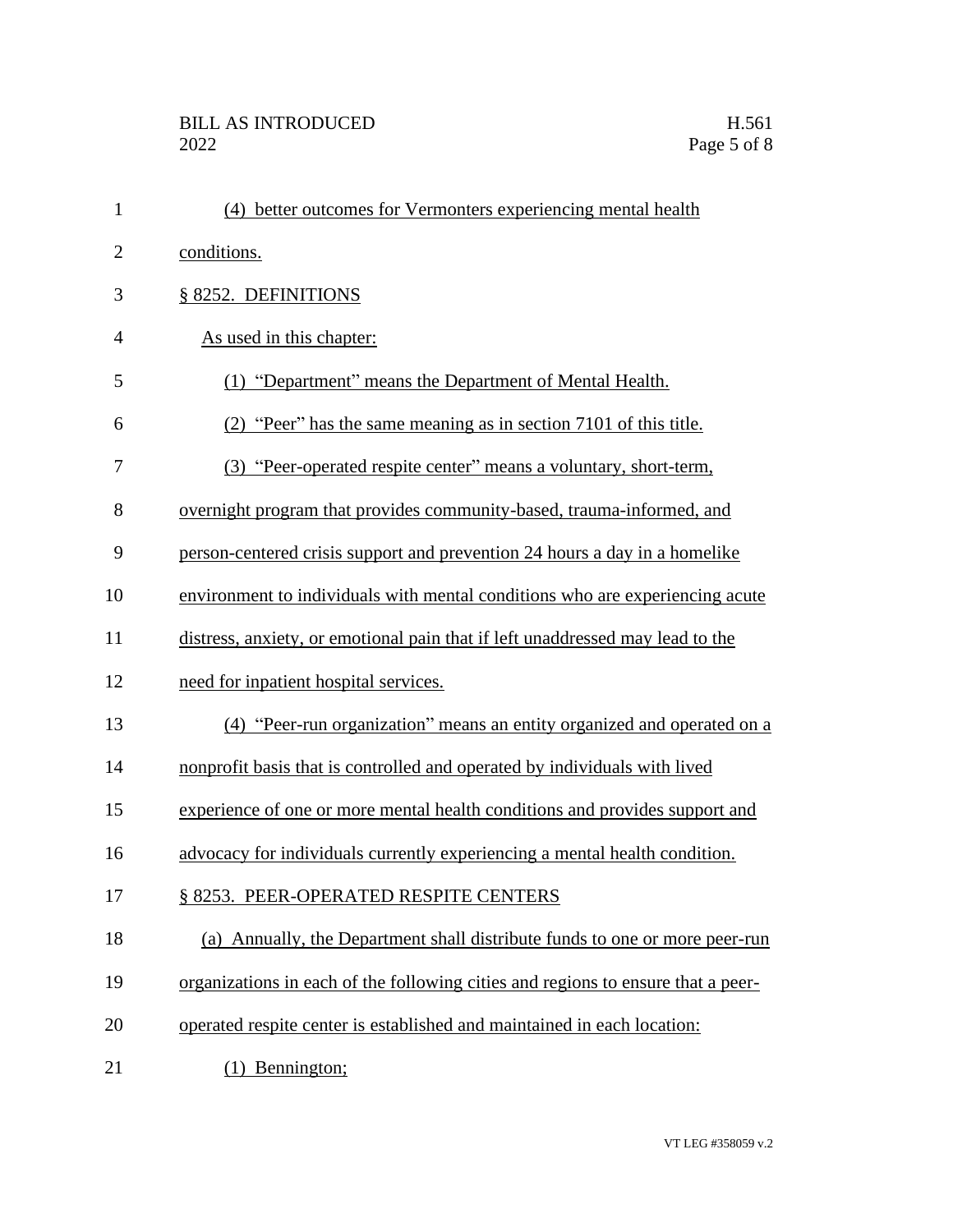| $\mathbf{1}$   | (2) Brattleboro;                                                          |
|----------------|---------------------------------------------------------------------------|
| $\overline{2}$ | (3) Burlington;                                                           |
| 3              | (4) Montpelier;                                                           |
| $\overline{4}$ | (5) Caledonia, Essex, or Orleans Counties;                                |
| 5              | $(6)$ Rutland; and                                                        |
| 6              | (7) Windsor County.                                                       |
| 7              | (b) The Department shall adopt rules pursuant to 3 V.S.A. chapter 25 that |
| 8              | address:                                                                  |
| 9              | (1) the application process for peer-run organizations seeking to         |
| 10             | maintain and operate a peer-operated respite center;                      |
| 11             | (2) the Department's criteria for selecting successful applicants;        |
| 12             | (3) operational standards for peer-operated respite centers; and          |
| 13             | (4) annual reporting requirements for successful applicants.              |
| 14             | (c) Annually on or before January 1, the Department shall submit a report |
| 15             | to the House Committee on Health Care and to the Senate Committee on      |
| 16             | Health and Welfare summarizing the annual activities of the peer-operated |
| 17             | respite centers, including any challenges that may be addressed through   |
| 18             | legislative action.                                                       |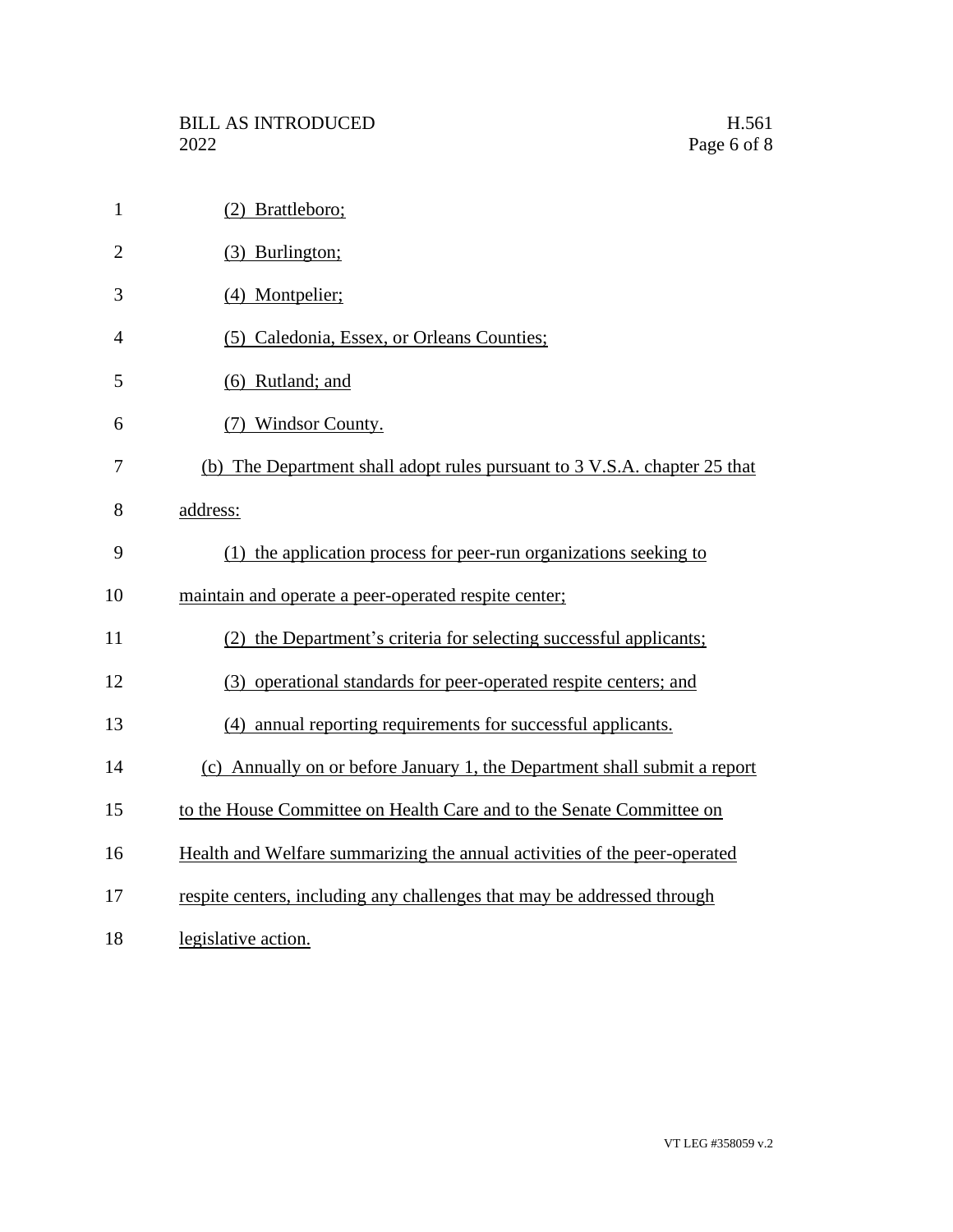| $\mathbf{1}$   | Sec. 3. PILOT; COMBINED COMMUNITY CENTER AND                                    |
|----------------|---------------------------------------------------------------------------------|
| $\mathbf{2}$   | PEER-OPERATED RESPITE CENTER PROGRAM                                            |
| 3              | (a) In fiscal year 2023, the Department of Mental Health shall establish a      |
| $\overline{4}$ | one-year pilot program by providing funds to a peer-run community center in     |
| 5              | both Burlington and Montpelier for the purpose of combining their efforts with  |
| 6              | those peer-operated respite centers operating in Burlington and Montpelier      |
| 7              | pursuant to 18 V.S.A. chapter 194.                                              |
| 8              | $(b)(1)$ Peer-run community centers participating in the pilot program          |
| 9              | established in this section shall provide quarterly reports to the Department   |
| 10             | addressing how many individuals have been served under the pilot program,       |
| 11             | the nature of the services provided, the number of individuals likely diverted  |
| 12             | from emergency departments, and any other information the Department            |
| 13             | requests.                                                                       |
| 14             | (2) On or before September 1, 2023, the Department shall submit a               |
| 15             | report to the House Committees on Appropriations and on Health Care and to      |
| 16             | the Senate Committees on Appropriations and on Health and Welfare detailing     |
| 17             | the total number of individuals served by the pilot program established in this |
| 18             | section and any recommendations for expanding this program throughout the       |
| 19             | State.                                                                          |
| 20             | (c) As used in this section:                                                    |
| 21             | "Peer" has the same meaning as in 18 V.S.A. § 7101.<br>(1)                      |